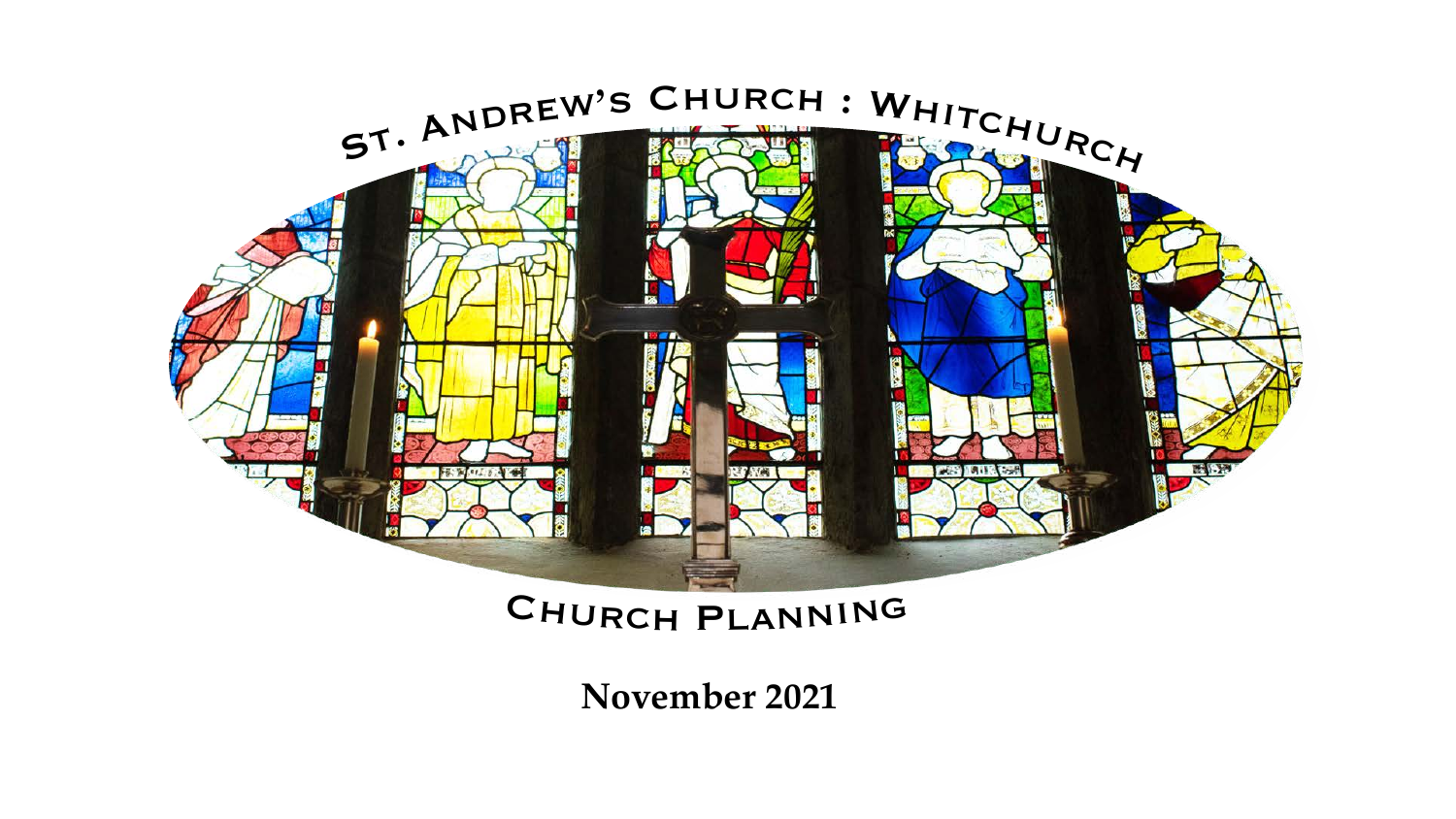## Introduction

In the second half of 2021, the churchpeople of Whitchurch began a process of Church Planning.

- The Church Split of 2018 and
- The Covid Lockdown of 2020

The trigger for this was a recognition that our church had changed a great deal since our last planning exercise in 2014. We are just emerging from some turbulent times . Chief among these was:

Each of these alone were cataclysmic events in the life of any church. Nevertheless there are clear and growing signs that we have emerged from the flames: stronger, more united and clearer about who we are and where God is leading us.

Therefore we entered into the planning exercise in good spirit and high ethusiasm. This was evidenced by the turnout at our planning day. All our different congregations attended and contributed. Almost all of our church family attended. The only exceptions were those who simply could not, and these sent apologies. We listened to each other and reached good conclusions.

Finally, we made no attempt to reinvent the wheel. We recognise that we are part of the Anglican church in Devon and the Diocesan Strategy as our top level plan.

Instead we concentrated on the elements that will help us serve the people of God with Joy in our setting.

Ships Compass © Shutterstock



We concentrated on answering the following:

- 1. Who are we as a church? (I.e. what will a newcomer be joining)
- 2. Where are we strong and where are we weak
- 3. What is God calling us to do in His service?

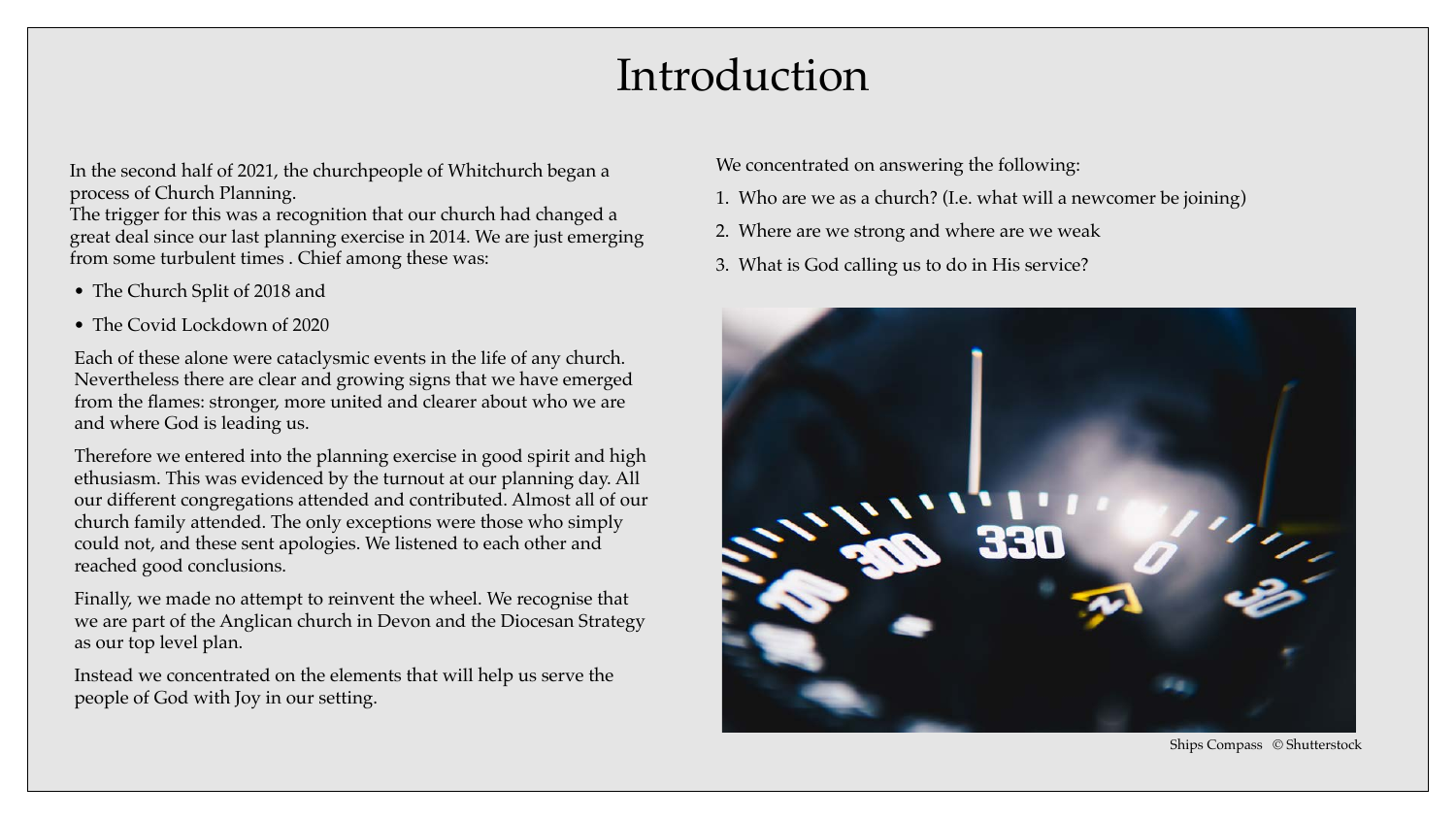# Strategy

#### As mentioned above, our church adopted the Diocesan strategy as our overall guiding document. For completeness, we will outline this below.



Grape harvest © EDBF

### **Growing in prayer**

We want to abide in Christ and live our lives close to God. This means taking risks as we become more honest with ourselves and more honest with God. Prayer opens up deep places within us to God's grace, which is why it is such a life-giving activity. Going deeper in prayer is essential if we are to witness to God's Kingdom and grow into the people God is calling us to be.

#### 'I am the vine, you are the branches. Those who abide in me and I in them bear much fruit.' John 15.5

As God's pilgrim people, we seek to share in the mission of God as revealed in the life, death and resurrection of Jesus Christ by:

### **Making new disciples**

A disciple is someone who follows Jesus Christ. With Christ as our companion and guide, we can travel through life differently and invite others to share in the adventure. We want to be more faithful in our discipleship and allow God to shape our priorities and values. The gospel is good news but, if we are to bring more people to Christ, we need to find new ways of telling the story, of explaining our faith and giving a reason for the hope that is in us.

### **Serving the people of Devon with joy**



We want to be ambassadors for Christ, making a difference in the world and witnessing to God's love and justice, especially in the communities where we live and in our schools and workplaces. Working in partnership with others who are transforming lives, we seek to address the global issues confronting our generation so that all may flourish.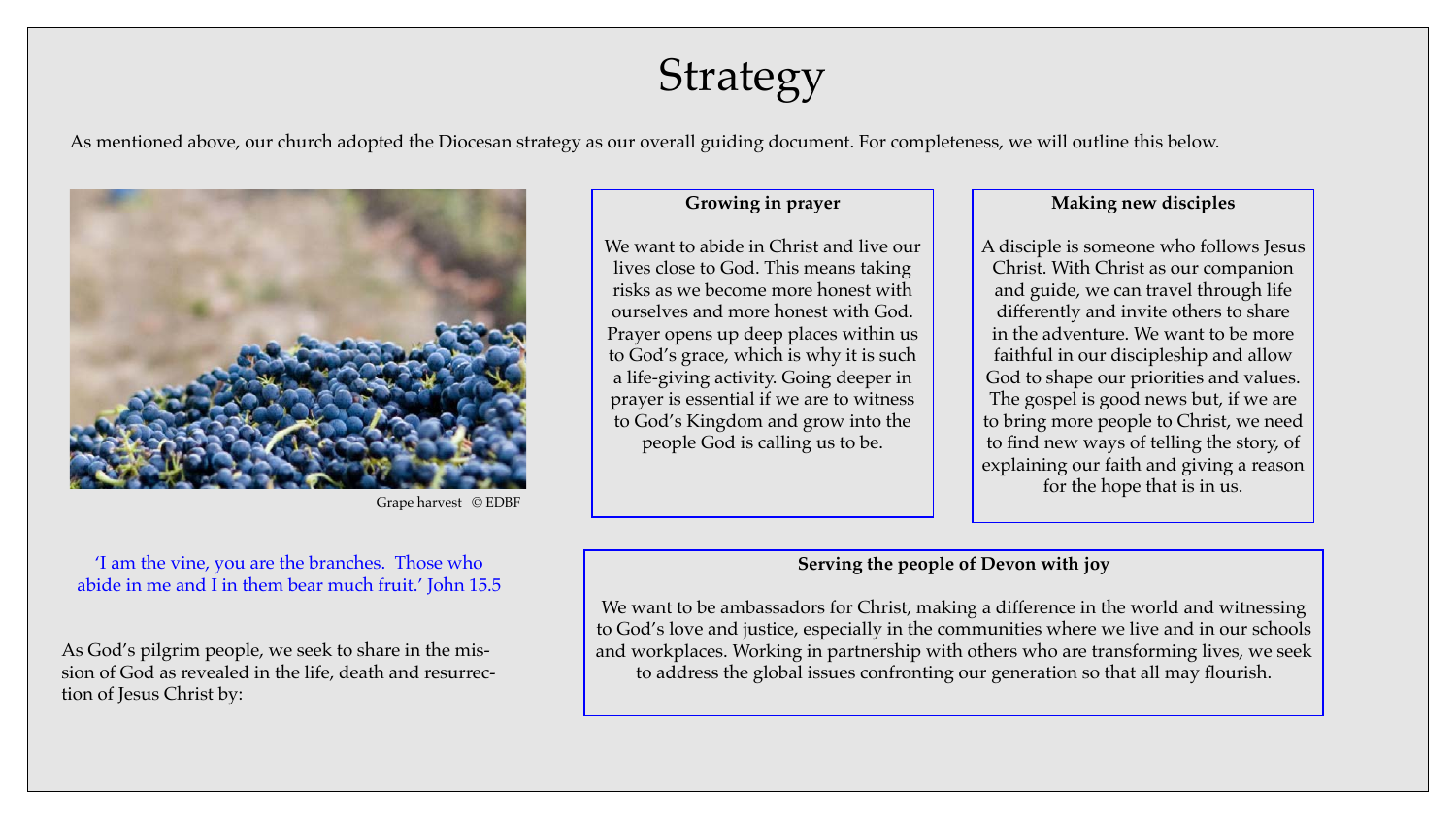## Who Are We?



A strange question! But actually a critical one. Learning from past mistakes, it has become clear that lack of clarity in this area always leads to difficulties. Hence our determination to agree "Who we are". This will and already has given us self confidence and the ability to focus on *being church* in this place and giving Glory to God.

We are a Christian church: Christ centred and bible based. We part of the Church of England and in union and fellowship with our brother and sister Christian churches. We have been placed in the village of Whitchurch and are called by Jesus Christ to witness to and serve the people of Whitchurch parish and its close enviroins.

- At the same time we believe in the soverign power of God to answer prayer, to heal and to guide us through His Holy Spirit.
- Our third strand is a deliberate policy of informality. We believe this enables us to embody our God who is both trancendant and approchable. And that this will best enable us to welcome our parishioners and to serve them in the Love of Christ.

The question of our identity took quite a bit of discussion and the result was complicated. So, we chose to represent the outcome with a diagram. (*See right.)*

This picture summarises our conclusions.

 $\overline{\phantom{a}}$ 

- Our churchmanship is a happy blend of Tradional, Charismatic and Informal.
- We are the Parish Church and we celebrate all the big moments in the village life. Christmas, Easter, Harvest, All Saints, Remembrance. We serve the parish for weddings, baptisms and funerals.

Finally and overlaying all these. We are a biblical church; acknowledging the Bible as Spirit breathed and our ultimate authority.

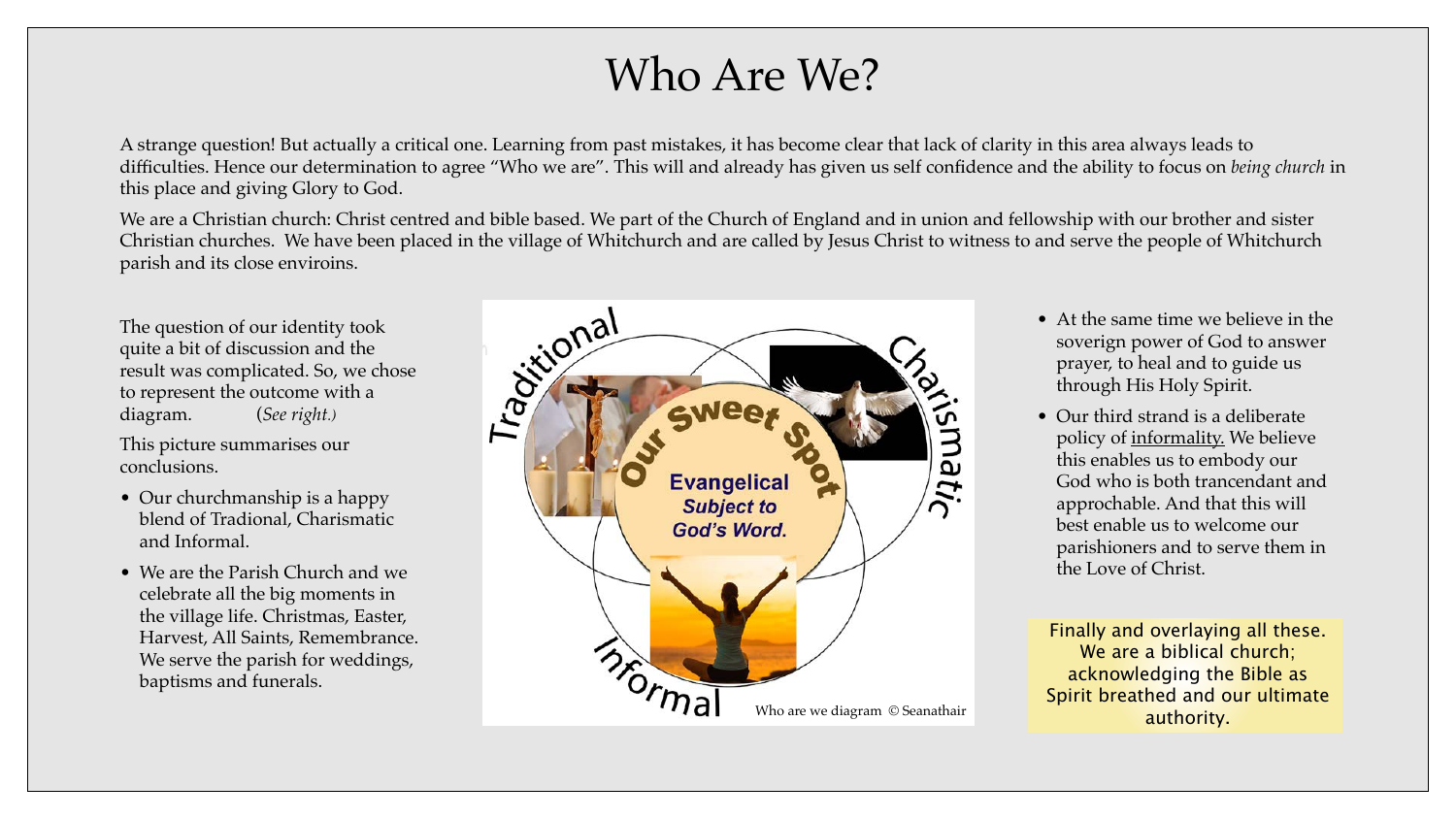# Where are we strong and where are we weaker

- A strong and united church.
- A prayerful church.

 $\overline{T}$ 

- A welcoming and outgoing church.
- A church that is growing in discipleship and fellowship.
- A church whose members are active in our community through TACT, Open the Book, Foodbank, Table tennis etc.
- Technically strong. Digital media, AV, etc.
- Loving unit. *"Blessed with good leadership."*
- Financially secure.

### **Strengths Weaknesses**



- Lack of children and teens.
- Lack of live musicians.
- Many of our people are seniors and it can be difficult to find able volunteers for key roles.
- Smallish attendance numbers therefore:
	- \* We could be intimidating to newcomers.
	- \* People may feel unnececarily pressured to fill roles.
	- \* Need to plan ahead for what may happen when current vicar retires.



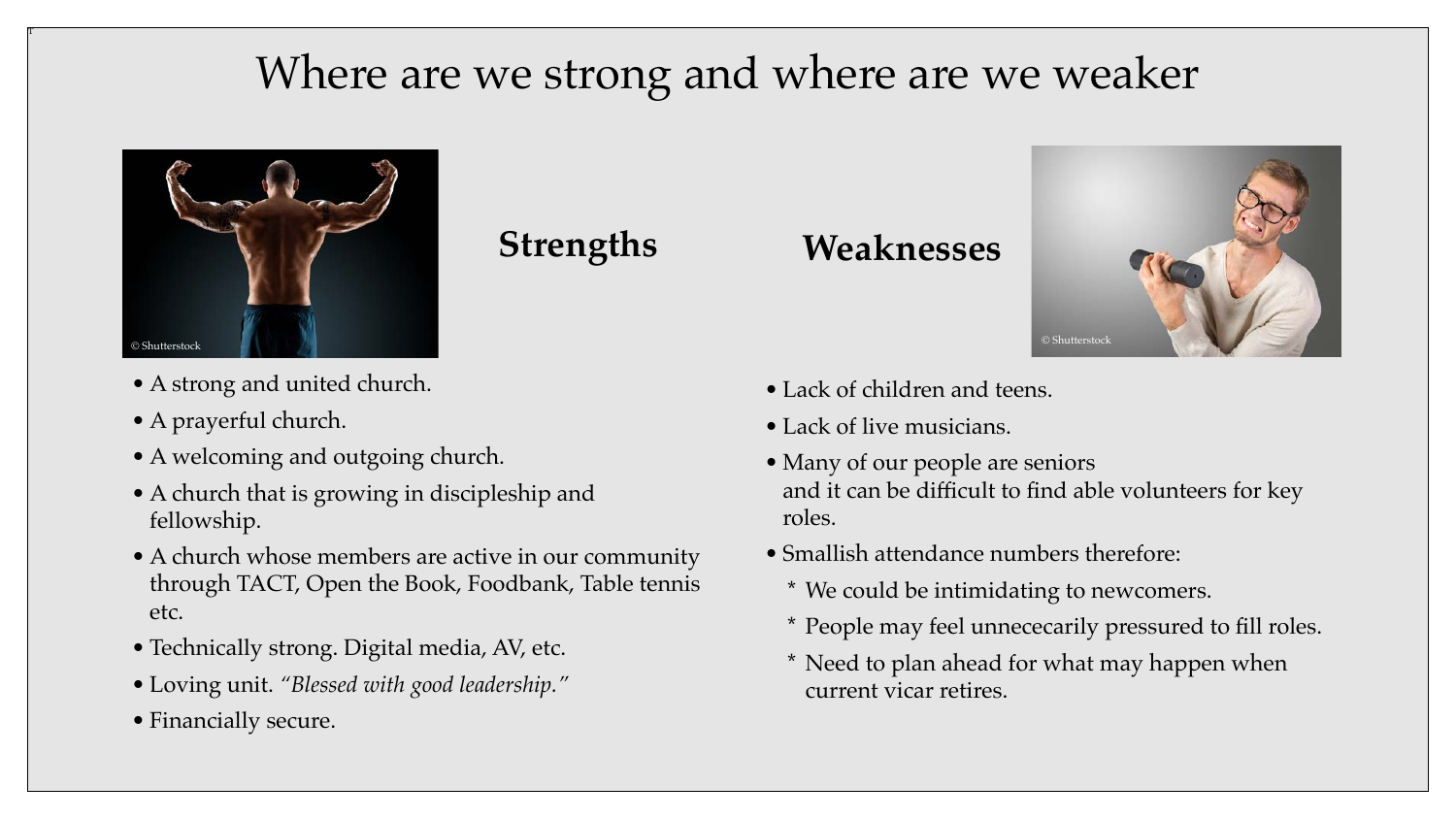# What is God Calling us to do in His service



One of the worst mistakes a chuch family can make is to fall into the trap of activism. Jesus said "*Come to me all who are weary and heavy laden and I will give you rest.*" He wants us to pause and have fellowship with Him.

Of course the equal and opposite mistake is sloth. However we were inspired in our planning by the Diocesan "next steps" project. Churches are being encouraged to work together and share resources.

We will work through Occasional Offices and other contacts to serve and witness to our parishoners. And, we will work to ensure our church services are prayerful, accessible and uplifting.

It became apparent that St. Andrew's congregations are fully embedded in service alongside other Christians in the area. We serve under the TACT umbrella in Foodbank, Debt support, Street and School pastors, and more. We partner with Redeemer church and Abby Chapel in Open the Book, and run a number of initiatives under our own banner. Such as, Table tennis, Back fitness, and pastoral support across the parish.

Therefore, we believe that God is telling us to continue supporting and encouraging our people to serve with others. We will do a few carefully chosen things ourselves and strive to do them well.

In short, we will **"Keep calm and carry on Serving God".**